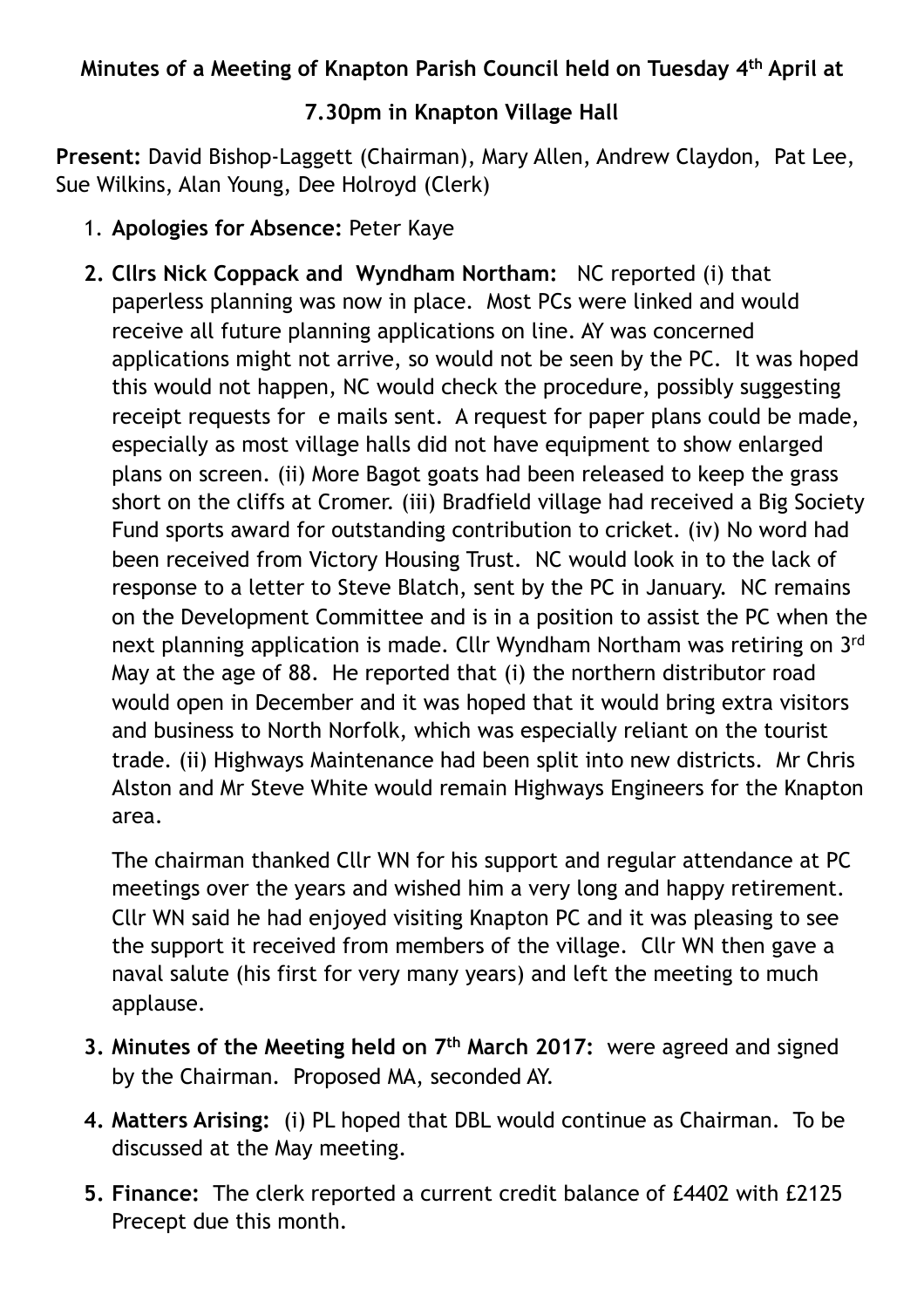- **6. Big Society Fund possible application for funding play areas:** new equipment was needed and the clerk had provided a price list which the Chairman read to the PC. This year the bark had been topped up and the PC would replace a broken gate post. New play equipment was needed. A ROSPA inspection was due in June. It was agreed that the clerk would discover what funding might be available from the Big Society Fund and report back at the May meeting. PL wondered from where Mundesly PC had received their funding. DH to ask the Mundesley clerk.
- **7. Madra Lease:** was with the Jonathon Care, solicitor. He was concerned that the lease could not be completed until the land in question was known to be registered. He was looking into this. PL asked for a clause making Madra responsible for the mowing of the land around the play area.
- **8. Correspondence Received:** DBL read out a letter he had received from Mr David Glaze, of The Old School, Knapton, concerning the East Border of the Parish Land behind School Close. DG was concerned that land was being cleared adjacent to his fence, compromising his privacy. Wooden structures and a bonfire depression have also appeared. DBL had been to see the people responsible and DH to write to all residents of School Close, pointing out the land did not belong to them and also asking them not to cut down any more trees on the PC land.
- **9. Any Other Business:** (i) DH to write to Cllr Wyndham Northam on behalf of the PC to thank him for all his help over the years. (ii) PL had attended the last Trunchonbury meeting. They have spent £15,000 on security for the festival in August. AC had had a meeting with them. Trunchonbury would be responsible for fencing off the footpath beween Madra and Hall Farm and would bring in bowsers to provide water from the water tower. Water from the tower was not used in the village, so pressure would not be affected. (iii) Knapton Village Hall. A response to the survey was circulated, showing a 14% response, largely in favour of retaining a village hall. At this point the public joined in the discussions for the future of the hall. Liz Winter confirmed that (i) the excellent heaters from the Methodist Chapel had been gifted to the PC for the hall. These would be a great improvement. (ii) The hall had been very thoroughly cleaned by Mal Lees, one cupboard removed and replacement kitchen cupboards were coming from a member of the village shortly. AY suggested a public meeting for people interested in